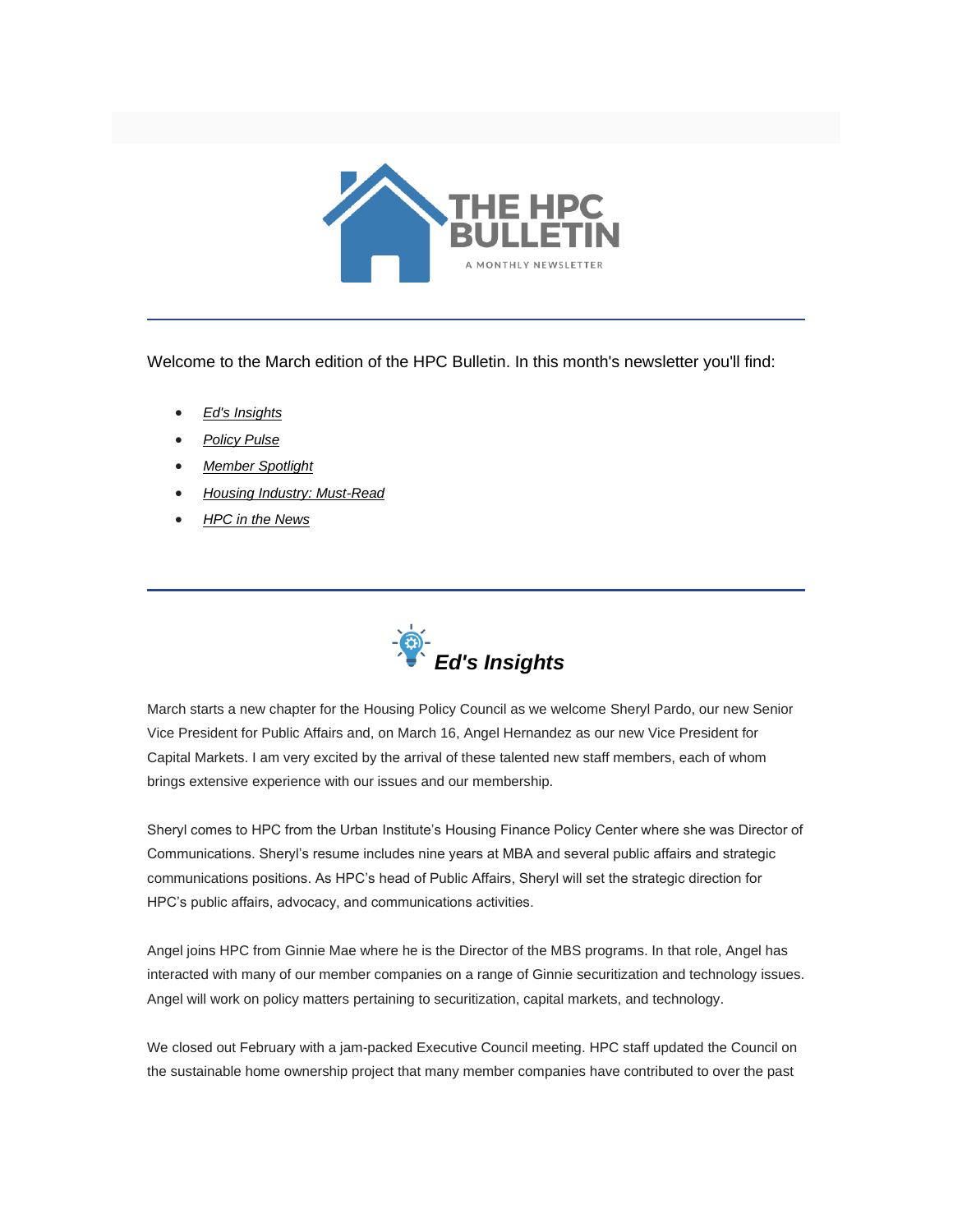six months. Of the initial list of three dozen possible projects, the working group and HPC staff whittled to two possible projects, each of which we reviewed with the Council. The affordable housing working group will be going deeper, to further examine those two ideas, one involving the down payment assistance database managed by Down Payment Resources and the other building on a housing counseling initiative modelled on Wells Fargo's Neighborhood LIFT program.

Meteorological spring is here – enjoy!

- Ed DeMarco

<span id="page-1-0"></span>

**Nine Trades seek to stop the Office of the Comptroller of the Currency's (OCC's) unilateral action on the Community Reinvestment Act (CRA).** HPC continues to collaborate with eight other financial services trade associations on CRA developments. In a [letter](https://nam12.safelinks.protection.outlook.com/?url=https%3A%2F%2Ffbb0ab68-1668-4db6-9365-051035190b71.filesusr.com%2Fugd%2Fd315af_e4d1e17f91234203a9b491226044e169.pdf&data=04%7C01%7Canna.herndon%40edelman.com%7C424c4e86291e411d142408d8ddb7d568%7Cb824bfb3918e43c2bb1cdcc1ba40a82b%7C0%7C1%7C637503128917472842%7CUnknown%7CTWFpbGZsb3d8eyJWIjoiMC4wLjAwMDAiLCJQIjoiV2luMzIiLCJBTiI6Ik1haWwiLCJXVCI6Mn0%3D%7C1000&sdata=xlk27yy%2BUMYRIHTyVfQFC3OIto%2F%2Fy6Ff8CArS8ye0BU%3D&reserved=0) on February 2, the collaborators objected to the OCC's proposed rulemaking that establishes a framework for setting the performance metrics for the June 2020 CRA rule. Consistent with previous communications, HPC and the other trades do not support the OCC's unilateral rulemaking and reiterated the following requests:

- Pursue joint CRA rulemaking with the Federal Reserve and FDIC to address the modernization of banking;
- Withdraw the OCC's June 2020 Rule or delay the compliance date for at least two years;
- Suspend the CRA Information Collection Survey and the request for comment on the Paperwork Reduction Act clearance request in the spirit of the Biden Administration's January 20, 2021 Regulatory Freeze Memo; and
- Discontinue work to establish performance benchmarks for the June 2020 CRA Rule.

**Two comments submitted to FHFA seek to expand appraisal-related options and encourage data release.** HPC submitted two comment letters, prior to the February 26, 2021 due date, in response to the Federal Housing Finance Agency's (FHFA's) Request for Information (RFI) on GSE appraisal-related policies, practices, and processes. The [first letter](https://nam12.safelinks.protection.outlook.com/?url=https%3A%2F%2Ffbb0ab68-1668-4db6-9365-051035190b71.filesusr.com%2Fugd%2Fd315af_de45ebe0b6734389a7d9975ae618d358.pdf&data=04%7C01%7Canna.herndon%40edelman.com%7C424c4e86291e411d142408d8ddb7d568%7Cb824bfb3918e43c2bb1cdcc1ba40a82b%7C0%7C1%7C637503128917482828%7CUnknown%7CTWFpbGZsb3d8eyJWIjoiMC4wLjAwMDAiLCJQIjoiV2luMzIiLCJBTiI6Ik1haWwiLCJXVCI6Mn0%3D%7C1000&sdata=FpFsvdnQz0uU8T0dmg7fgF4qCJV9SyWhLuCI2m%2Bfrcw%3D&reserved=0) recommends, consistent with a 2019 letter to the Federal banking regulators, that the GSEs establish a continuum of acceptable residential property valuation methodologies that would be applied using a risk-based approach. The continuum would range from no appraisal required (waiver of appraisal) for low-risk transactions to full interior inspection appraisals required for higher-risk transactions and would include the "flexibilities" made available during

the pandemic. The letter also reiterates a request for the FHFA and other regulators to complete the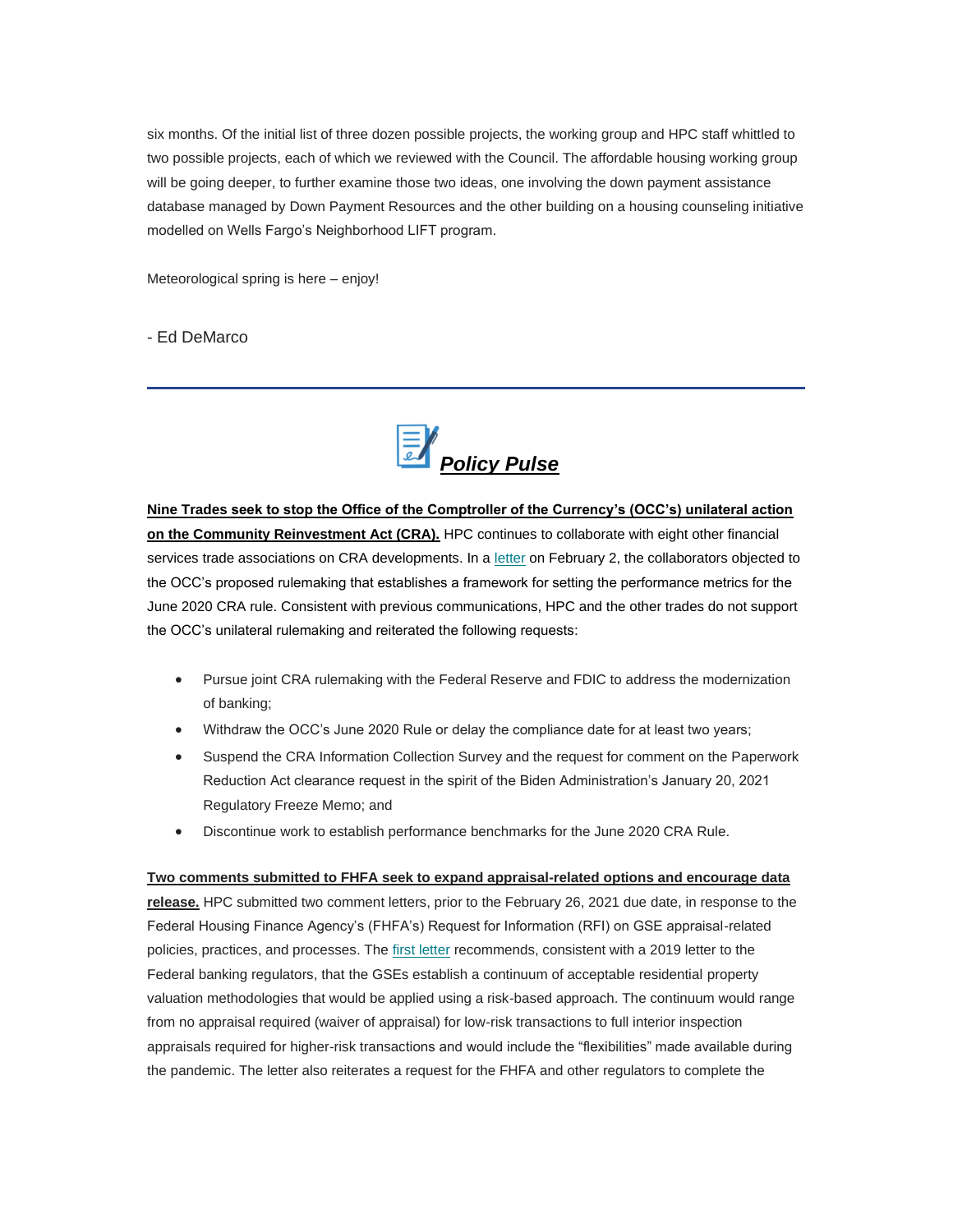development and publication of the Automated Valuation Model (AVM) standards regulation, as required by the Dodd-Frank Act. Finally, the letter addresses the need for FHFA to release the GSE collateral data into the public domain, an exercise that would improve risk management practices across the system, and urges the FHFA to consider how it can conduct additional analysis on disparities in property value across racial groups.

HPC's [second comment letter,](https://nam12.safelinks.protection.outlook.com/?url=https%3A%2F%2Ffbb0ab68-1668-4db6-9365-051035190b71.filesusr.com%2Fugd%2Fd315af_ee08047681fb44d18a9d17631cfe2354.pdf&data=04%7C01%7Canna.herndon%40edelman.com%7C424c4e86291e411d142408d8ddb7d568%7Cb824bfb3918e43c2bb1cdcc1ba40a82b%7C0%7C1%7C637503128917482828%7CUnknown%7CTWFpbGZsb3d8eyJWIjoiMC4wLjAwMDAiLCJQIjoiV2luMzIiLCJBTiI6Ik1haWwiLCJXVCI6Mn0%3D%7C1000&sdata=D7P1qry9ADeL7235U9Pwr1VXwR4vrCYwhe%2FGx%2FJGfvE%3D&reserved=0) co-signed by the American Bankers Association and the Mortgage Bankers Association, requests that the FHFA develop a strategy for public release of the extensive property valuation dataset currently maintained by the GSEs.

**Comment to FHFA urges use of better tools than housing goals to support LMI borrowers.** HPC's [February 25 letter](https://nam12.safelinks.protection.outlook.com/?url=https%3A%2F%2Ffbb0ab68-1668-4db6-9365-051035190b71.filesusr.com%2Fugd%2Fd315af_7d0ca99414ae48cc923c25fd152d2042.pdf&data=04%7C01%7Canna.herndon%40edelman.com%7C424c4e86291e411d142408d8ddb7d568%7Cb824bfb3918e43c2bb1cdcc1ba40a82b%7C0%7C1%7C637503128917492826%7CUnknown%7CTWFpbGZsb3d8eyJWIjoiMC4wLjAwMDAiLCJQIjoiV2luMzIiLCJBTiI6Ik1haWwiLCJXVCI6Mn0%3D%7C1000&sdata=jegnl718taR%2F1c67SxYFPV7OTV5C0ibK1PtH8P5Uvr0%3D&reserved=0) responding to the FHFA's advance notice of proposed rulemaking regarding the Enterprise Housing Goals notes that, in spite of the good intentions and positive expected outcomes promoted when the Affordable Housing Goals (Goals) legislation was enacted, there is limited evidence that the Goals have helped expand low-income homeownership. Instead of solely being focused on providing a cross-subsidization to mortgages, Congress should amend the Goals legislation to directly support low-and moderate-income borrowers, through tools such as down payment and closing costs assistance to boost the initial equity position of the borrower, buying down the rate and/or shortening the loan amortization period to enhance equity and wealth building, and creating reserves after closing to provide adequate cash availability for possible future financial hardship. The letter also highlights improvements that the FHFA can make without a legislative fix including:

- Providing information on the current and historical performance of loans that receive housing goals credit in the Annual Housing Report and/or the Annual Report to Congress;
- Publishing information about the risk characteristics of loans receiving housing goals credit;
- Limiting housing goals credit to loans that serve low- and moderate-income borrowers; and
- Publicly evaluating the efficacy of GSE outreach and education efforts.

**HPC Joins Advocates and Trades in urging Congress to provide more homeowner relief.** HPC joined a broad coalition of stakeholders focused on homeowner assistance during the pandemic to deliver a [letter](https://nam12.safelinks.protection.outlook.com/?url=https%3A%2F%2Ffbb0ab68-1668-4db6-9365-051035190b71.filesusr.com%2Fugd%2Fd315af_e4d1e17f91234203a9b491226044e169.pdf&data=04%7C01%7Canna.herndon%40edelman.com%7C424c4e86291e411d142408d8ddb7d568%7Cb824bfb3918e43c2bb1cdcc1ba40a82b%7C0%7C1%7C637503128917492826%7CUnknown%7CTWFpbGZsb3d8eyJWIjoiMC4wLjAwMDAiLCJQIjoiV2luMzIiLCJBTiI6Ik1haWwiLCJXVCI6Mn0%3D%7C1000&sdata=RMvf%2FnDsYxUQm4GiH43%2BkDKu0D%2FJyx9pcqU1YnotYPY%3D&reserved=0) to Senate and House of Representatives leadership. The letter, organized by the National Housing Conference and signed jointly with over 350 housing and civil rights organizations, included the American Bankers Association, the Mortgage Bankers Association, the National Association of Realtors, the National Association of Home Builders, the NAACP, the National Urban League, the National Fair Housing Alliance and the National Consumer Law Center, advocated for additional relief for homeowners in the next COVID-19 stimulus package. The letter calls for \$25 billion in direct assistance to homeowners facing hardships as a result of the COVD-19 pandemic, at least \$100 million for housing counseling, and just under \$40 million for the Fair Housing Initiatives Program. HPC also joined a select group of organizations from the Coalition in a meeting with White House staff to promote the letter's recommendations.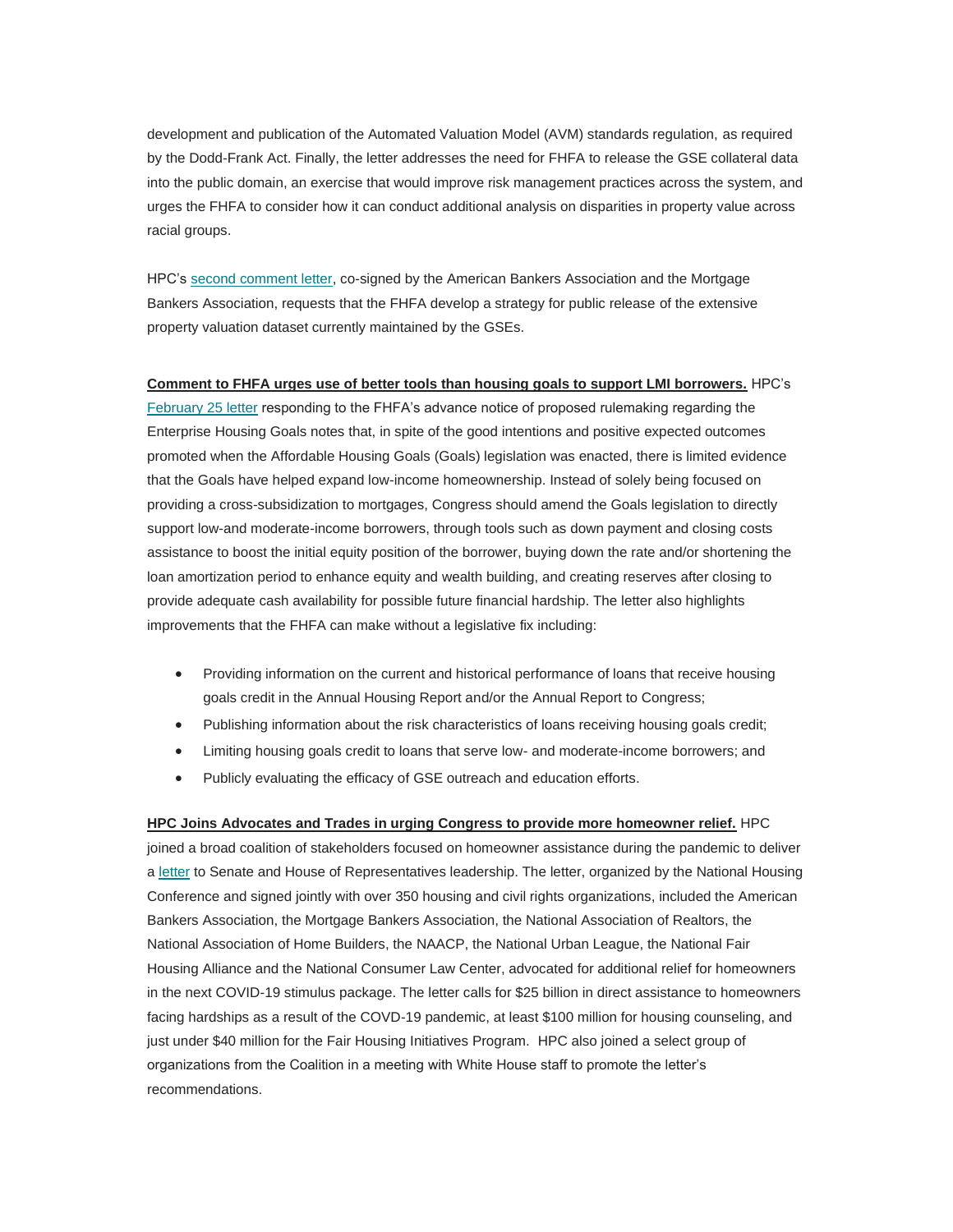**Acting CFPB Director suggests QM mandatory compliance date may change.** In a [short statement](https://nam12.safelinks.protection.outlook.com/?url=https%3A%2F%2Ffiles.consumerfinance.gov%2Ff%2Fdocuments%2Fcfpb_qm-statement_2021-02.pdf&data=04%7C01%7Canna.herndon%40edelman.com%7C424c4e86291e411d142408d8ddb7d568%7Cb824bfb3918e43c2bb1cdcc1ba40a82b%7C0%7C1%7C637503128917502823%7CUnknown%7CTWFpbGZsb3d8eyJWIjoiMC4wLjAwMDAiLCJQIjoiV2luMzIiLCJBTiI6Ik1haWwiLCJXVCI6Mn0%3D%7C1000&sdata=dCuVRBE3ADmdwQrky272ngVR5OI1GgwmQCj756EUcoE%3D&reserved=0) published on February 24, the Acting Director of the CFPB indicated that the mandatory compliance date for adoption of the new qualified mortgage (QM) definition and sunset of the GSE Patch, scheduled for July 1, may be postponed. The effective date of March 1 will not be affected, so lenders may begin to offer QM loans under the new QM definition immediately. Were the proposal to take effect as a final rule, the QM designation for loans would be permitted under both the old rule, with the 43 DTI/Appendix Q and GSE Patch, and the new rule, with simplified "consider and verify" evidence requirement and pricing cap only. The Acting Director also indicated that the CFPB may initiate new rule-making on the Seasoned QM rule, to revoke or amend this new QM alternative.

### *Member Spotlight*

# radian

## <span id="page-3-0"></span>**Radian Plans to Accelerate Digital Transformation Across the Mortgage and Real Estate Marketplace in 2021**

*Radian Builds Upon Year of Innovations that Included Launch of RADAR® Rates, MyRadian, Radian Ready and Radian HPI*

Following the most transformative year of digital innovation in the company's history, Radian Group Inc. Senior Executive Vice President, Chief Digital Officer and Co-Head of Real Estate Eric Ray predicted that digital innovation in the mortgage and real estate services sectors will continue to accelerate in 2021, driving new and better ways to manage credit risk and execute real estate transactions. [Read more [here\]](https://nam12.safelinks.protection.outlook.com/?url=https%3A%2F%2Fwww.radian.com%2Fnews-and-knowledge%2Fnews%3Fid%3D21236&data=04%7C01%7Canna.herndon%40edelman.com%7C424c4e86291e411d142408d8ddb7d568%7Cb824bfb3918e43c2bb1cdcc1ba40a82b%7C0%7C1%7C637503128917502823%7CUnknown%7CTWFpbGZsb3d8eyJWIjoiMC4wLjAwMDAiLCJQIjoiV2luMzIiLCJBTiI6Ik1haWwiLCJXVCI6Mn0%3D%7C1000&sdata=PDVR%2B4cqxuzF9hXjCWrUuHHp5MbfCzqdt91jtybYOmw%3D&reserved=0)

#### <span id="page-3-1"></span>*Housing Industry: Must-Read HPC in the News*

**FHFA announces further extension of COVID-related mortgage relief**

The Federal Housing Finance Agency is

- <span id="page-3-2"></span>• [HousingWire Daily:](https://nam12.safelinks.protection.outlook.com/?url=https%3A%2F%2Fwww.housingwire.com%2Fpodcast%2Fed-demarco-on-bidens-approach-to-forbearance%2F&data=04%7C01%7Canna.herndon%40edelman.com%7C424c4e86291e411d142408d8ddb7d568%7Cb824bfb3918e43c2bb1cdcc1ba40a82b%7C0%7C1%7C637503128917512818%7CUnknown%7CTWFpbGZsb3d8eyJWIjoiMC4wLjAwMDAiLCJQIjoiV2luMzIiLCJBTiI6Ik1haWwiLCJXVCI6Mn0%3D%7C1000&sdata=GkfgY3rAM4qr8Uv%2F7%2FkoqyjMr5HyeKqMCZPxIX9vDm0%3D&reserved=0) Ed DeMarco on [Biden's approach to forbearance](https://nam12.safelinks.protection.outlook.com/?url=https%3A%2F%2Fwww.housingwire.com%2Fpodcast%2Fed-demarco-on-bidens-approach-to-forbearance%2F&data=04%7C01%7Canna.herndon%40edelman.com%7C424c4e86291e411d142408d8ddb7d568%7Cb824bfb3918e43c2bb1cdcc1ba40a82b%7C0%7C1%7C637503128917512818%7CUnknown%7CTWFpbGZsb3d8eyJWIjoiMC4wLjAwMDAiLCJQIjoiV2luMzIiLCJBTiI6Ik1haWwiLCJXVCI6Mn0%3D%7C1000&sdata=GkfgY3rAM4qr8Uv%2F7%2FkoqyjMr5HyeKqMCZPxIX9vDm0%3D&reserved=0) - **HousingWire**
- Ed DeMarco on Biden's plans for [forbearance](https://nam12.safelinks.protection.outlook.com/?url=https%3A%2F%2Fwww.housingwire.com%2Farticles%2Fed-demarco-on-bidens-plans-for-forbearance%2F&data=04%7C01%7Canna.herndon%40edelman.com%7C424c4e86291e411d142408d8ddb7d568%7Cb824bfb3918e43c2bb1cdcc1ba40a82b%7C0%7C1%7C637503128917522811%7CUnknown%7CTWFpbGZsb3d8eyJWIjoiMC4wLjAwMDAiLCJQIjoiV2luMzIiLCJBTiI6Ik1haWwiLCJXVCI6Mn0%3D%7C1000&sdata=cRzn5rdaWyME%2FaHhm%2Bu5DOg1p9ENqsJVg%2F5crWC2dK0%3D&reserved=0) - HousingWire